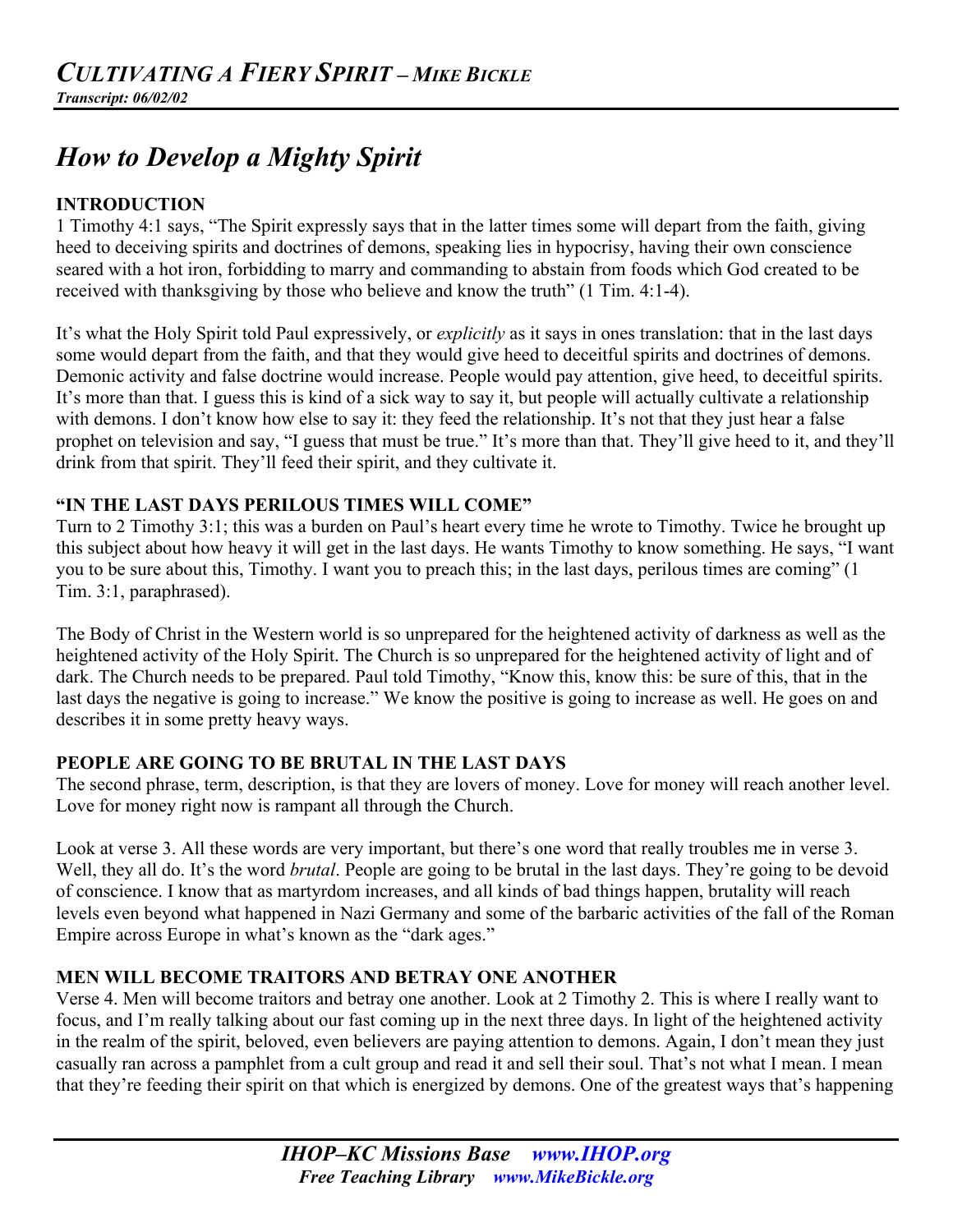is through the media, through different types of new technology. It's certainly more than that. Bitterness is a good way to feed our spirit, in league and in agreement with demons. Bitterness is a good way to destroy our souls. It's not just perversion in movies. The love of money is in agreement with demonic activity. It will pollute and shut our hearts down in the most powerful way.

#### **WELCOME TO THE IHOP-KC FAMILY**

Anyway, there are a number of ways, but look at what's happening. This is what we're about. This is why we're having three days of fasting every month, and this is why we have fasting teams. This is why we do IHOP-KC, and whether you're on the IHOP-KC staff or whether you're just a part of the IHOP-KC family, to anyone who comes around IHOP-KC we say, "Hey, you're a part of the family and we welcome you and honor you." We want you to feel apart of what the Lord is saying and doing through IHOP-KC.

Some you live in other places, and I talked to a young man today who said he drove three hours to be here. "I want to be a part of this. It's worth it to me." Welcome to the IHOP-KC family. We accept you. We love it.

#### **"BE STRONG IN THE GRACE THAT IS IN CHRIST JESUS"**

Look at this here. Again, I'm only going to speak very briefly, because they've asked us to be out of this building by 9:00pm, and they do that with good reason, because there are cleaning teams that come in afterwards. They need everything clean before early tomorrow when school starts. I honor that request and we want to stay true to that. We're just thankful that the cleaning teams are willing to come in late.

"You therefore, my son, be strong in the grace that is in Christ Jesus" (2 Tim. 2:1). "Be strong": that's an interesting exhortation. Be strong in the grace of God. Paul is telling Timothy, this young apostle, and he's also telling us, "Be strong in the grace of God." You'd think that the strength would just flow from heaven. It seems like an odd exhortation, doesn't it? It seems like a prayer we should pray, not an exhortation someone gives us: "Well, Lord, make me strong in the grace of God."

"What do you mean, 'Be strong'? Just sit up and raise your voice at prayer meetings? What do you mean? Shout at demons? How do you be strong? What does that mean?"

It's talking about operating in the anointing of the Holy Spirit. He could be saying, "Flow in the anointing of the Spirit." That kind of exhortation drives some people to frustration because they say, "I don't know how to do that!" Actually it's quite simple. It really is.

#### **IF WE POSITION OURSELVES, GOD PROMISES US THE STRENGTH WILL FLOW**

Paul isn't telling Timothy, and the Lord isn't telling us, to fabricate or produce the anointing. He's telling us to live in the anointing. He's not telling us to produce it; He's telling us to position ourselves to receive it. Because the Lord says, "From My point of view, if you position yourself I promise you that the strength will flow. I promise you it will." This exhortation, "Be strong," that Paul gave Timothy is an expression of Paul's confidence that if we do our part, God will do His part.

He doesn't say, "Timothy, do your part and I trust the Lord will help you."

No, he says, "I know that part. If you do your part, Timothy, I assure you God will do His part."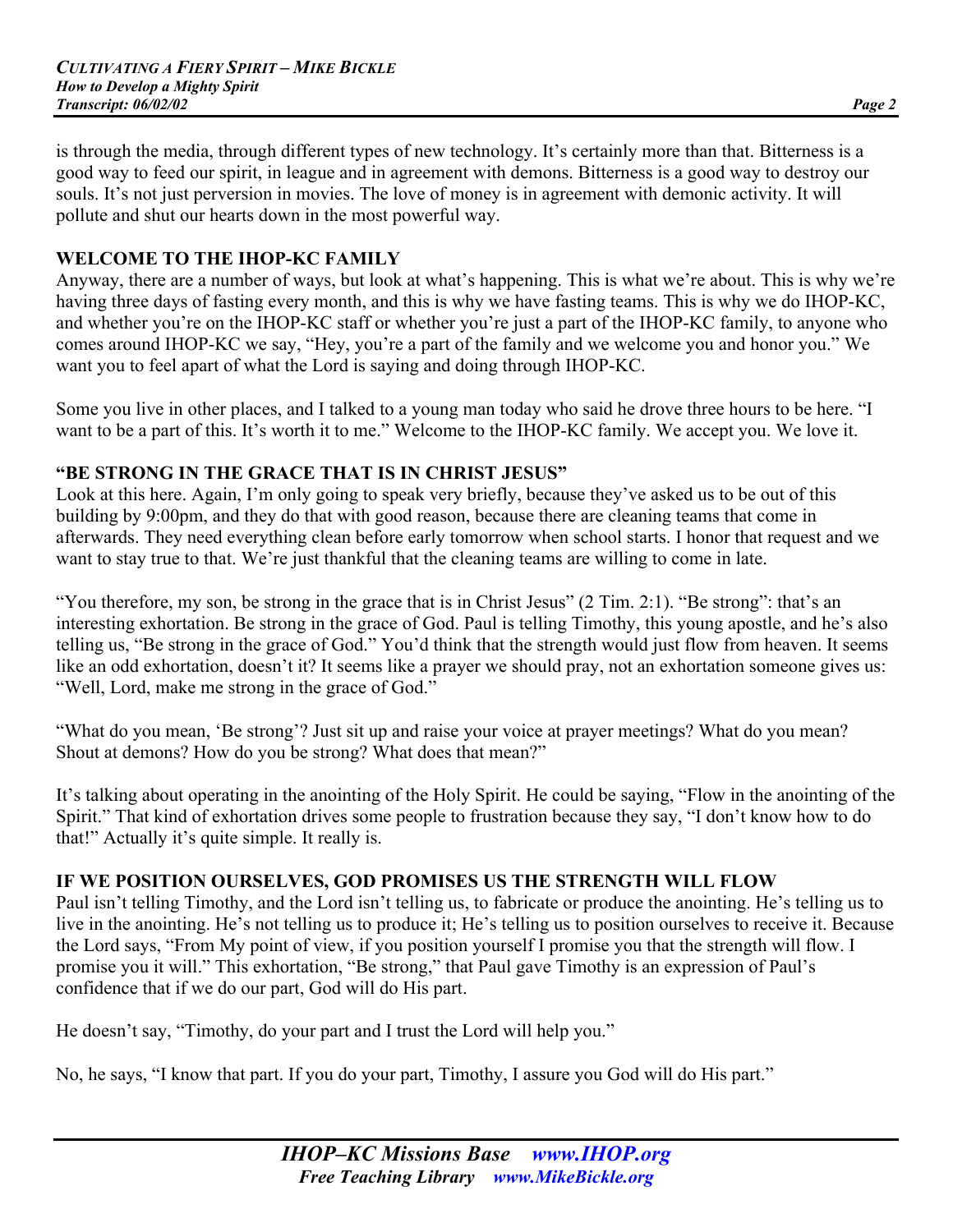It's odd, because the church in the Western world— again, I don't want to talk about the church in some places in Asia and Africa and Latin America; some of these places are going into such a radical abandonment to God and the grace of God that I don't want to throw them in. It's odd in the Western church for a church—and what I mean by *church* is a body of believers in a city; I'm not talking about any particular congregation. I'm talking about the people of God pressing in, in a way that's unrelenting. They won't back down, they burn the bridges, they aren't taking no for an answer, there's no escape clause. They're going for this thing and they aren't looking back. Jesus said, "Put your hand to the plow and don't look back" (Lk. 9:62, paraphrased). Burn the bridges; get rid of the escape clauses.

I did something that seemed really radical six months ago. It doesn't seem so radical now, but it did the night I said it. It seems kind of—"Well, the fact that it seemed so radical, Mike, tells you where you were." I made a statement. I said, "By the grace of God, I will do this 'fasting and prayer' thing every month, at the first of the month, for three days until the second coming."

I remember saying that. I said, "Oh, man that's scary."

A few people came up and, "Oh, this is big."

But now I've been doing it a little for six months, and it's like the Lord is saying, "You should have been doing it the whole time before. That's not a big deal."

Lord, I'm a Westerner. I was raised in the Western culture, and Westerners so don't do that. New Testament believers do. It's so odd that fasting and prayer would be a normative thing for a Christian; whereas ordinarily it's heroic and "above and beyond" when a group of people try to press in. Beloved, let me tell you: this is really normal, par for the course, this "be strong in the Lord" exhortation. "Position yourself to flow in the power of God," is what He's telling them. We're so used to not doing it that when someone endeavors to do it, they look radical. Beloved, it's not radical; it's normal. The more you become familiar with church history and the places where revival broke out and some of the groups around the world right now, what we're doing isn't nearly so radical when lined up with others believers in history and in the world today. It's radical for Americans, but that's not the standard. The standard is the Word of God.

One thing I love about the young people, the people on the Night Watch, the Fire in the Night interns, and the FSOP students is that eighteen- and twenty-year olds come and see a whole company of people who think prayer and fasting is normal. What happens is that it writes it in their foundation, and they start thinking it's normal. I'm thinking of the five-, eight-, and ten-year old little boys and girls. I love little Sydney over there just dancing, just having a ball. I looked over there to look at Dwayne and say, "Dwayne what are you doing over there?" Then I saw Sydney twirling and spinning and giving him a feast. Anyway, these little ones think fasting and prayer is totally normal. They think everyone does it.

Paul told Timothy, "Be strong. Position yourself, put yourself into a lifestyle where you're drinking deeply of the Spirit instead of drinking deeply of demons. You're not heeding demons; you're heeding the Holy Spirit."

## **TAKE YOUR WEAK HUMAN HEART AND FEED ON THE EMOTIONS OF GOD**

He goes on to talk about this in verses 3 and 4. He gives three different metaphors, three different picture of what it means to be strong in the spirit. Beloved, there's not mystery of how to be strong in the spirit. So many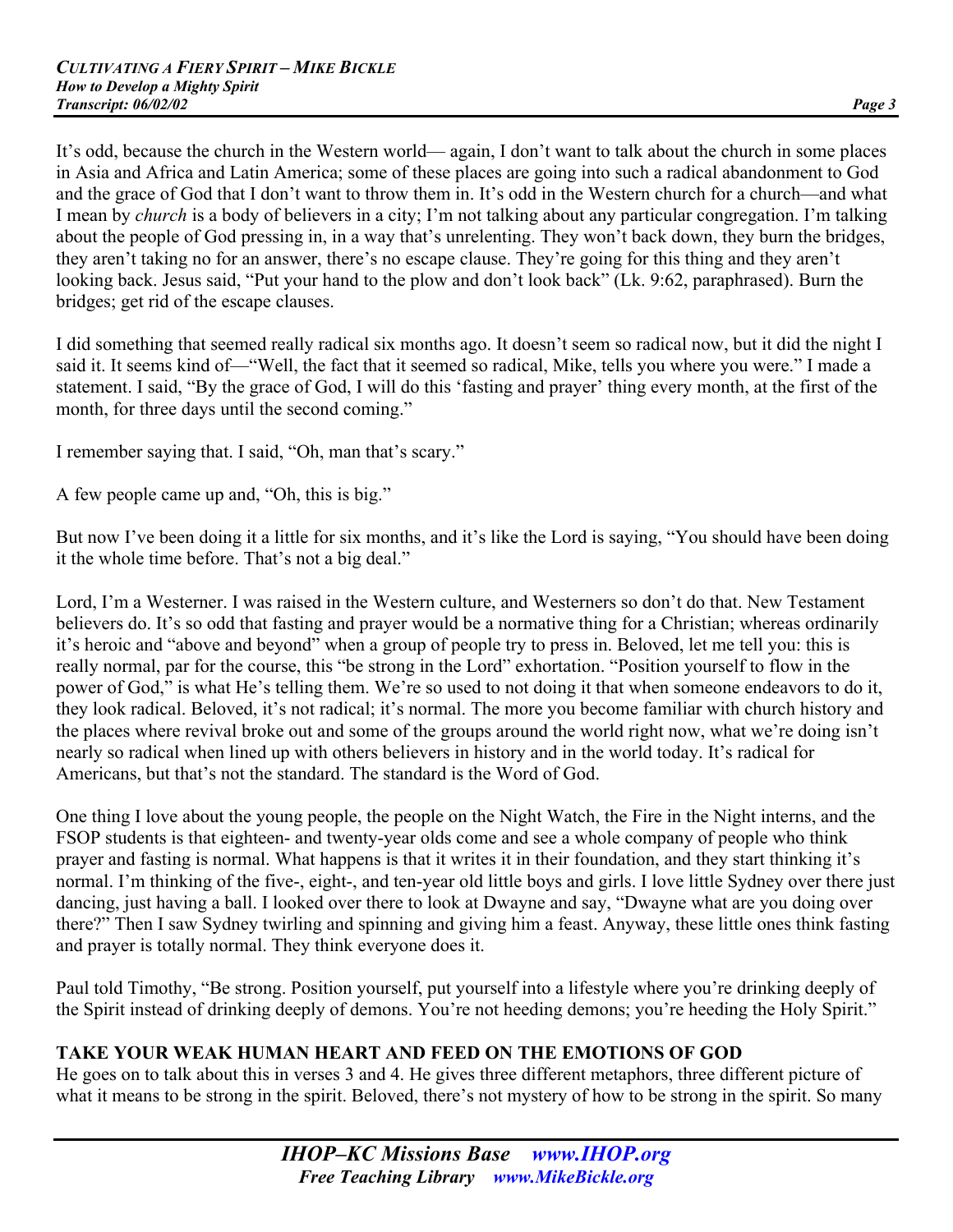people want the secrets. There really isn't any big deal. There's no secret about it; it's just doing it. Take a weak human heart, a weak human spirit, and feed your mind on the emotions of God—the Father heart of God and the Bridegroom. Feed your mind on the burning desire of God's heart, the passions of God's heart. Do that. Then, when you feed your spirit on those things, respond back with, "I love You, I want You." That's called *prayer*, when you feed yourself on the Word of God and you respond back with, "I want You, I love You, and I want more of this. I've got to have more." That's called *prayer*. That's all that is.

The sixth chapter of Matthew gives us three very simple things: prayer, fasting, and giving. Right at the centerpiece of the Sermon on the Mount is prayer, fasting, and giving. The Sermon on the Mount is really the main deal of the kingdom of God. It's the main and plain of the kingdom of God, the Sermon on the Mount. You don't get any more fundamental than the Sermon on the Mount in Matthew 5-7. Right in the center Jesus is speaking, foundation 101. This is how the kingdom works: prayer, fasting, and giving.

There's something powerful about prayer, fasting, and giving. Because we don't understand it on the front end; we don't understand its impact. We see the exhortation and we say, "Well, whatever." More often than not we just sidestep it. Or we do a little here, a little there, but mostly sidestep it as a lifestyle. When fifty years have come and gone most Christians did a little of those three things, a little. Never something—well not *never*, but as a rule, it's not something that they locked in and did for twenty, or forty, or fifty years. They give a little extra on the money; they give a little. They pray here and there, a little on the run, and every now and then at a conference. They fast in a one-off kind of way.

Jesus was saying, "No, no, no, I want you to live a lifestyle like this. It's not to prove your dedication." Beloved, it's not about proving your dedication. Jesus could have said, "These are the human things you do to position yourself to receive strength in your spirit."

## **GIVING, FASTING, AND PRAYING DISCOMBOBULATES OUR EMOTIONAL CHEMISTRY**

There's an emotional chemistry change that happens related to prayer, fasting, and giving. It's nothing to do with earning. It's not like, if we give this much, God says, "Well..." if we give this much, God goes, "Hmm... getting there…" If we give that one little, extra bit the Lord says, "OK, you've got Me now." Then He releases blessing.

No, it's not about earning; it's a very different thing. It's about positioning our life in the grace of God to become mighty in our spirit. Those three things are indispensable. They aren't negotiable; they're lifestyle realities that we live in for decades. Not for four months or for one lively season where everyone got together and did it. When we give—and I don't mean just a little out of our surplus—when we give it totally, and I'm going to make up a word here—it will *discombobulate* our emotions. When we give, we take money out of our pocket and give it. It affects every range of emotion. If the money is really small, it doesn't matter, but if it's at the other level, the thought of it causes sweat, hands in the pocket, panic, and domestic strife. The giving of it produces fear and terror, and the watching of it, anxiety and strife. "What do they do with it?" It calls out so many emotions. It's like when we give money it takes a knife and cuts us wide open and we're just raw.

The Lord says, "I know, that's the point: that I am the point." It's not that you give and if you give enough you finally get God's attention. It's not like that. It's a jolt and a discombobulating of your emotional chemistry. I'm just making up the number, but there are ten or fifteen totally different emotions that linger for long periods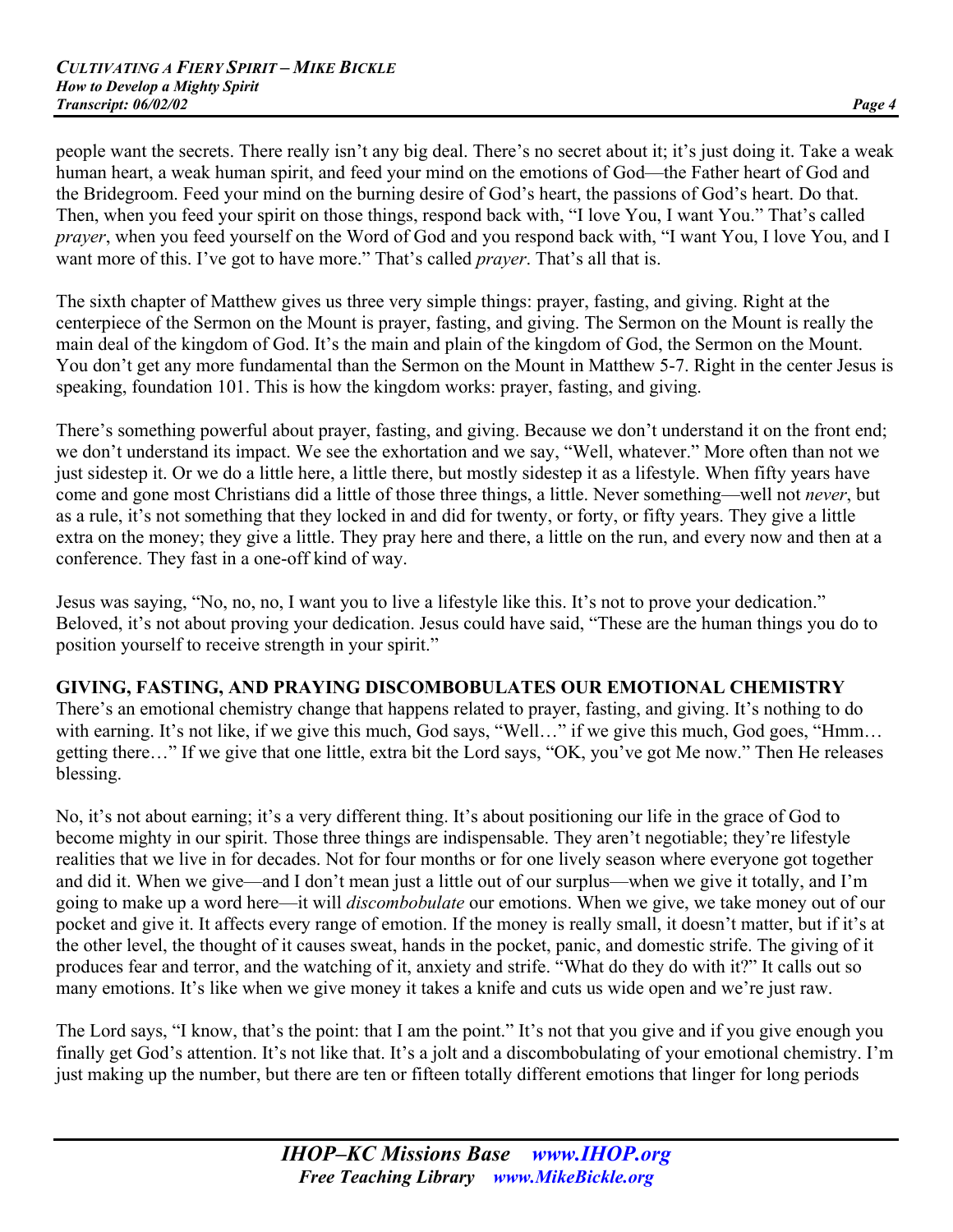over the same thousand-dollar gift that you gave. It's amazing! It's not like it's a one-time deal; even months and a year or two later you're still thinking about it and it's still kind of working on you a little.

The Lord says, "I know the design of the human spirit and I've made it in such a way as this, that when you give there's such a disruption up and down your being, and when you do it in faith in the grace of God, it jerks you around a hundred different ways." It changes you drastically and it makes you strong. It opens you up to receive. When you give money, and I don't mean your surplus; when you give money in a way that's a lifestyle and it touches you, then the fears, the future, the plans, your image, your power, your everything is lined up with this.

## **WHEN YOU GIVE YOUR MONEY, YOU GIVE YOUR POWER**

I've done this over the years and taught on it. And I've done more than taught on it: I did it to whatever degree, and I looked up to heaven a thousand times and said, "Wait a second, Lord…"

He says, "Ah, it's getting you, isn't it?" It really rearranges you. When you give money, you're giving power tremendous power, because money is power. It's financial power, it's the power of circumstances, it's power over people. It's power to form the future, and it's power to influence. It's power in so many ways. We could talk for an hour about the different details of how powerful money is. When you give it, you don't even have to understand it. The Lord says, "Just do it. Just do it. Just do it."

#### **WHEN YOU FAST, YOU GIVE YOUR PHYSICAL STRENGTH**

When you fast, you give physical strength. Fasting isn't about hunger; it really isn't. It's for a few hours. Fasting is about physical strength. If you fast as a lifestyle, the hunger isn't even the point. I don't mean you get used to feeling pain; that's not what I mean. Your body adjusts to where hunger isn't even the point. Hunger never was the point. Hunger is the point at the beginning of a lifestyle of fasting—maybe for the first three months or a year. Eventually you acclimate in your being. It's a fact—just like how you acclimate to different foods if you go to another culture. If you ate another food for three months you would be doing all kinds of funny things, but after three months or six months you acclimate. That's a whole different thing. You actually start liking it, they say. Fasting isn't really about hunger. People think it's about hunger and sacrifice, but it really isn't. That's only fasting 101, on the front end. Once you do it as a lifestyle, you acclimate. The fear of fasting is gone. The hunger actually adjusts, because that was never the point. It's about physical strength. That's what fasting is about as a lifestyle. We lose so much ability to do things by fasting. I've been in a handful of situations where I said, "Lord, this isn't a good time. I'm just in that funk. I can't do it right now but it won't go away."

The Lord says, "There you have it." This is about strength.

## **WHEN YOU PRAY, YOU GIVE UP OTHER OPPORTUNITIES**

Fasting is about physical strength, while money is about economic strength. Prayer—I know that on the front end God seems boring. It's not really about God being boring, because you acclimate to that and it becomes exciting. Prayer is about time, and that's power, too. It's about power. The whole thing is about your power. It really is. The Lord says, "You sow your financial power, you sow your time." What's more important than your time? That's prayer, and prayer takes time.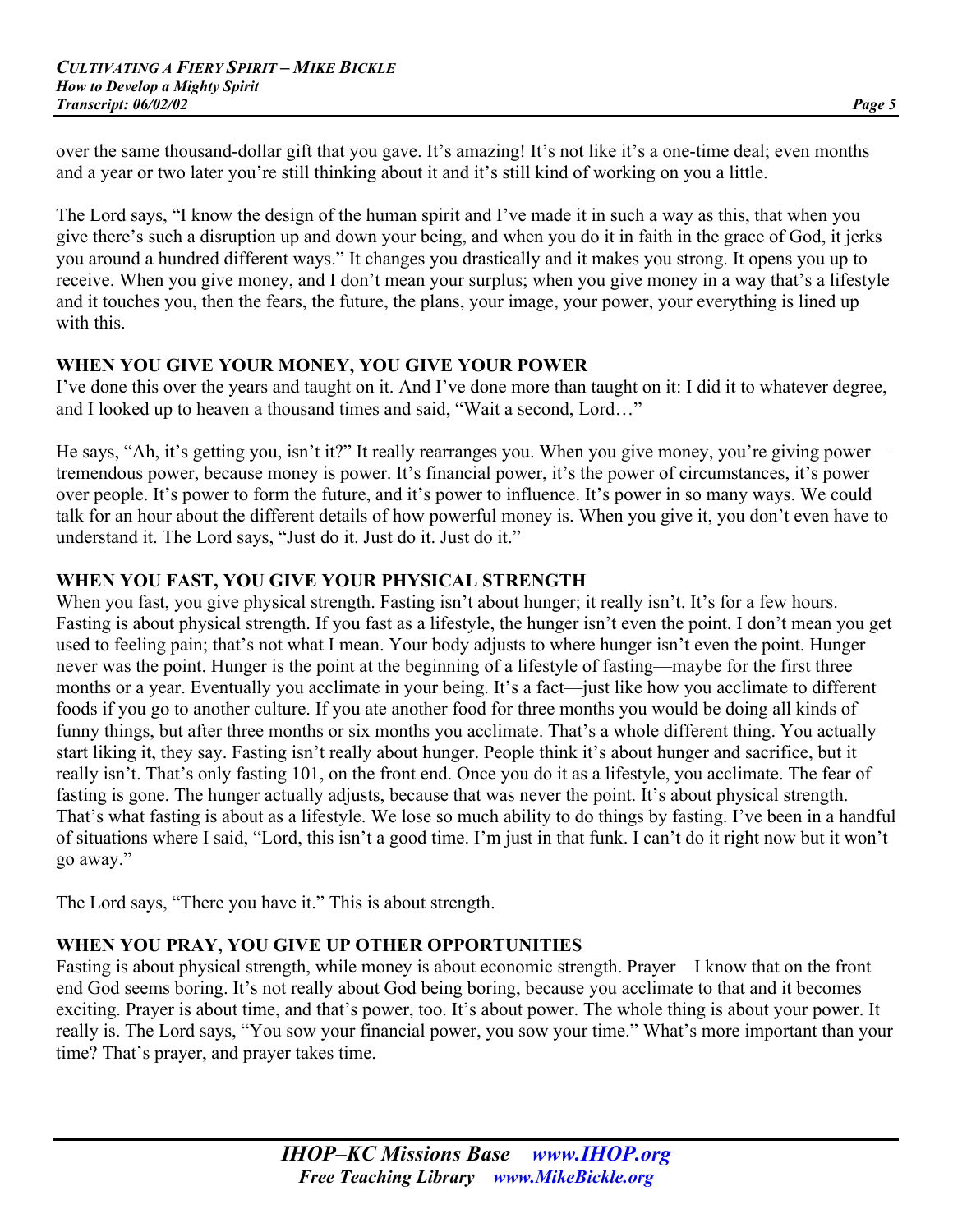It's not just that it creates communion with God. It's also costly to pray. When you pray you miss so many opportunities to do things. You're giving your strength away. When you give money you're giving your strength away economically. When you pray you give your time away, and that's also strength. When you fast you give your physical strength away. And in all three cases, your emotions go up and down the scale fifty times. When you do it as a lifestyle—I don't mean just for a month; it's year one, year ten, year fifteen, and you've done it as a lifestyle, and your inner man is being rearranged by wrestling with those incremental, little fear issues related to giving up strength. If you do that, the Lord says, "It opens your spirit wide to receive strength." If you do it you'll receive divine light, and even the very act of doing those things moves you around so much internally you open yourself up—even if you don't know that you are.

Here's how you open yourself up; you have to answer the question a thousand times, "Why am I still doing this?" On all three of those issues you ask: "Why am I doing this?" That's what opens your spirit up. The whole dialogue is redemptive. The whole dialogue positions you. Then we have this zealous Holy Spirit hovering over you, living inside of you, and when you open that door, light breaks in. I don't mean for a day or a week, but when it's a lifestyle and you've opened your inner man to God at that level, beloved, you're not paying heed to demons, you're paying heed to the Holy Spirit. You're positioning yourself for strength.

Look at what he says here in verse four. He gives three analogies. Then we'll have to pray and leave here because we're running out of time. We have three full days, and if that's not enough you can go right down to IHOP-KC in just a moment, because we're going there in about five minutes.

## **ENDURING THE HARDSHIPS OF THE FAITH LIKE A GOOD SOLDIER**

He looks at the soldier in verses 3 and 4. He says, "You have to endure hardship like a good soldier" (2 Tim. 2:3, paraphrased). Then in verse 5 he talks about the athlete, the athlete who keeps the rules. Then in verse 6 he talks about the hardworking farmer. These are three very important metaphors. They are very important pictures of making yourself strong in the Lord. Let's take the soldier. We sign up. The soldier has the adrenaline. You can die as a soldier but you can also take the victory and put the flag on the hill. For the soldier there are risks, but there are victories, there are breakthroughs, there are comrades. Soldiers endure hardship; that's one kind of person in the Body of Christ, and this whole group is of that sort. The soldier says, "I'll do the hardship"; "I want the breakthrough"; "I want to go for it, and I'll endure the struggle."

Paul says, "Don't entangle yourselves in the affairs of everyday life" (2 Tim. 2:4, paraphrased). Live a different lifestyle and take on the risks of a soldier.

The risks aren't a problem for this crowd. For another crowd, the risks are what trip them up. This crowd, man, if it was in the natural you would be adrenaline addicts. Let me think of a good, way to say it in the spirit. "You love the anointing!" That's it! You just love the flow of the Spirit! That's what I'm trying to say. You love that dynamic and you're willing to take that risk. You're willing to lose your life because you don't just want to live a boring life; you want the breakthrough. There's nothing boring about being a soldier. You may lose your life but you're going to take the hill in the process. You're going to have the victory.

# **KEEPING THE RULES LIKE A GOOD ATHLETE**

Number two. Paul said it's not enough to be the risk-taking, fasting and praying, storming the mountain, burning the bride, giving-it-all kind of soldier. It's more than that. In verse 5 he says, "I want you to be the lawabiding athlete. I want you to be the athlete that keeps the rules" (2 Tim. 2:5, paraphrased).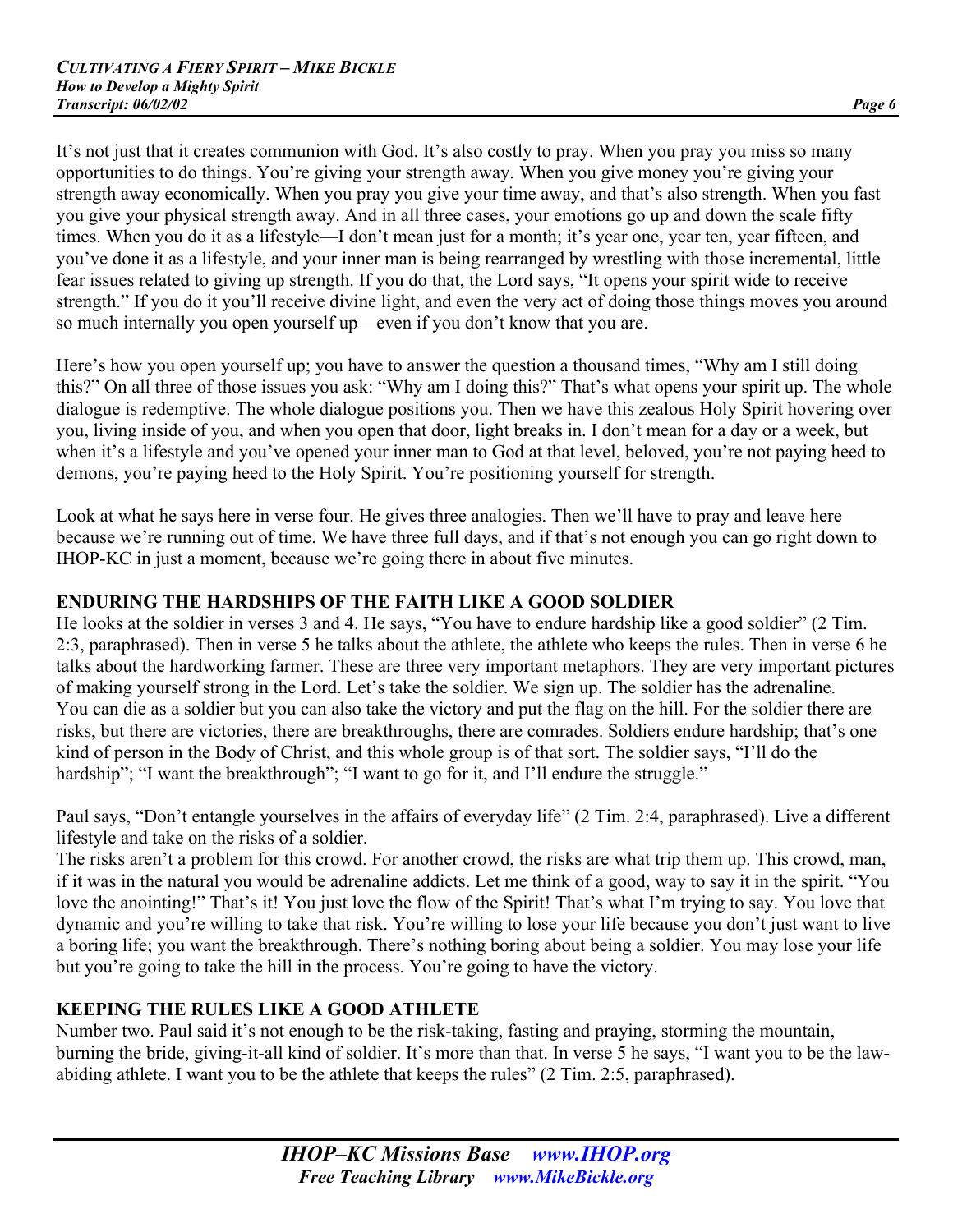This passage has meant a lot to me. I preached on it several times years ago, on this issue of the law-abiding athlete—not about being an athlete, but about keeping the law. I made a commitment to the Lord. I said, "Lord, when I say yes to being a soldier, I'll take the hill and go forward in the anointing, and I'll do it according to the written Word of God. I'll do it Your way."

Because a lot of times when people say yes to the risk of the soldier in verses 3 and 4, they downplay the part about doing it God's way, according to the Word. They say, "Well, I don't know about all that. The Word is kind of legalistic and I don't want to have to do it according to the rules in the Book."

I really care that we approach this thing in the way where when you win the prize you do it according to the Book. It's not enough to have a thousand people praying and fasting up on a mountaintop. I want us doing it according to the Book. Some groups that are into the flow and anointing, some groups that love the prophetic ministry, don't really care about the details of the rules. We do care about that a whole lot. That's part of growing strong in the Lord.

#### **IF YOU LOSE YOUR WAY IN THE MUNDANE, YOU'LL LOSE YOUR WAY IN THE REVIVAL**

Verse 6 is the one I wanted to really point out. There's not a whole lot to say about it right now, so I can say it quickly. It's the hardworking farmer, the mundanity of the farmer who works the crops. Whatever month it is, the farmer is out there. It's April and they're planting seeds, or it's June—whatever crop you're talking about and whatever part of the world—and the sun is hot and they're planting. They go out the next day and there's nothing and it's hot. They come out the next day and there's nothing and it's still hot. It's the mundanity, the routine of the farmer.

This group is so willing to be the soldier. But this thing about keeping the rules, really doing it God's way, paying attention to the details of God's Word in the way that we do it… "OK, that sounds fair. That sounds safe. Probably when we get caught up in the Spirit it won't matter anyway." Yes, it will; it really will! Here's the thing, in verse 6: the mundanity and routine of the farmer.

Here's where so many people lose their strength. You know what defeats them? The mundanity of life is what defeats them. They're willing to die; they're willing to take a risk and go to prison. They'll do any of that for God. They'll even do it in the details of the Word. They'll even keep the rules of the Word. The thing that trips them, the Goliath that takes them out, is the mundanity, the routine of the farmer. If revival breaks out, they're ready. What I'm saying is that you're not really as ready as you think, because if you lose your way in the mundanity, you'll lose your way when the revival breaks out. It's the mundanity, the staying steady with no one watching you, staying steady when there's no feeling.

Staying steady is a critical part of becoming strong in your spirit. That's super-important, because the emotions and all the inward activity that happens between you and God to stay steady open your spirit. You stay steady in the money department; you stay steady in the fasting department; you stay steady in the prayer department—not when the conference comes, the big meeting, and everyone is there and the music is hot. It's that thing that this group does at 6:00am every morning. And it's not even that; it's more than that. It's the ability to lock into the audience of one, to where if the money never returns, the revival never happens, the feelings never come, "I know what it means," the believer says in the grace of God; "I know what it means to be the hardworking farmer when the sun is hot and the ground is hard. I just stay steady."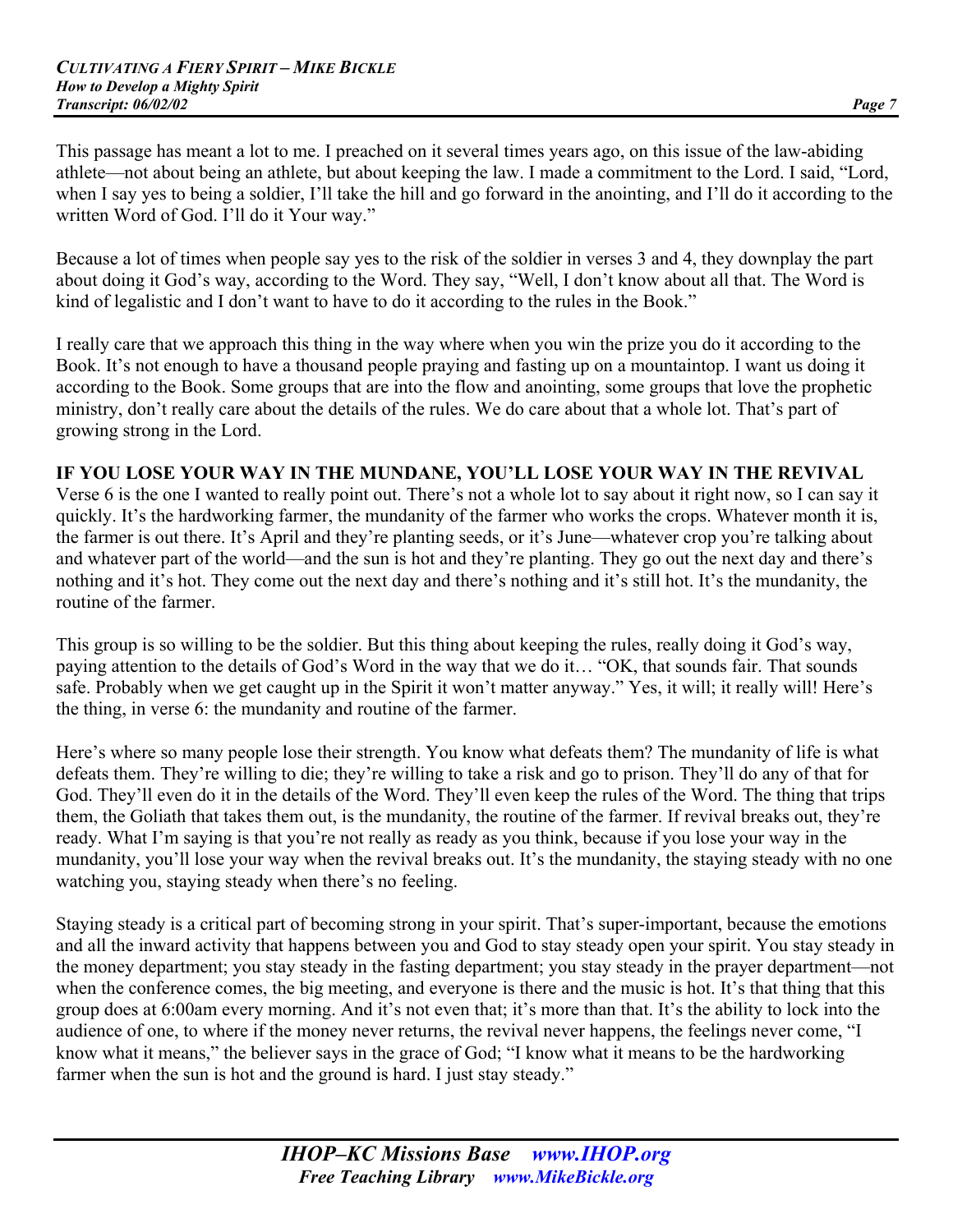Beloved, that makes your spirit strong. The Lord says, "You have to do the farmer thing to be strong."

"No, I'll do the soldier thing. I'll even do the rule thing of verse 5."

"The rules" is a biblical phrase.

"Eww! That sounds like legalism!"

Paul said it: "Rules!" Say it: "Rules, rules, rules!"

"Ah… someone told me to do something I didn't want to do! Ah, horrible!" Rules! Rules! Rules!

I'm just having fun with you, because in our culture it's anathema for someone to tell us to do it one way instead of another. "Who are you to tell me?"

#### **"SEE HOW THE FARMER WAITS FOR THE PRECIOUS FRUIT OF THE EARTH"**

Even more important than that is the crop of the hardworking farmer. The Lord is looking down at IHOP-KC and saying, "IHOP-KC, you're soldiers. You're even law-abiding athletes. You're doing it according to the Book; you really are." I want your spirit to go through the exercise over and over of doing the Sermon on the Mount when no one is around in the hot sun. Why? Why, I've heard it and I just don't believe it, that if you pay the price you deserve it. No, it's not about paying the price. It reworks your internal chemistry. It's not that if I do it God finally breaks in because I'm so dedicated that even He can't withstand me. It's not about that. It's really not about how finally someone in the earth rose up and took it. God says, "Even one has ascended."

It's not really like that. I hear this preaching all around, all the time. That's not the real paradigm of Scripture. The Lord says, "If you do this, son, it will so rearrange your emotional chemistry. You'll have to rework that muscle a thousand times; you'll have to ask yourself when no one is there, when there's no anointing, when nothing is happening, when no one is watching, 'Why are you still doing this?'"

I say, "Why *am* I still doing this?" but I work it through and the Spirit is touching me every time—even though He's doing it in incremental amounts, just a little here and a little there. You're alone, you're far away, no eye can see you, and you're being faithful in the realm of money, you're being faithful in the realm of fasting, and you're being faithful in the realm of prayer. No one is checking your charts to see if you did it.

You know what happens? It makes you mighty in your spirit; not in a week, not even in a year, but you become mighty in your spirit.

Amen. Let's stand.

## **MINISTRY TIME**

Lord, we want to go before You as a team, as an IHOP-KC family, whether staff or not. Lord, we want to enter into this these next three days. Lord, we want to say yes. Again here we are before an audience of One. Lord, we want to do it Jesus-style: fasting, prayer, and giving. We want to do it Jesus-style. We want to hold our spirit in power and might. Lord, if we don't feel anything, if nothing happens this week or next year, even then, Lord,